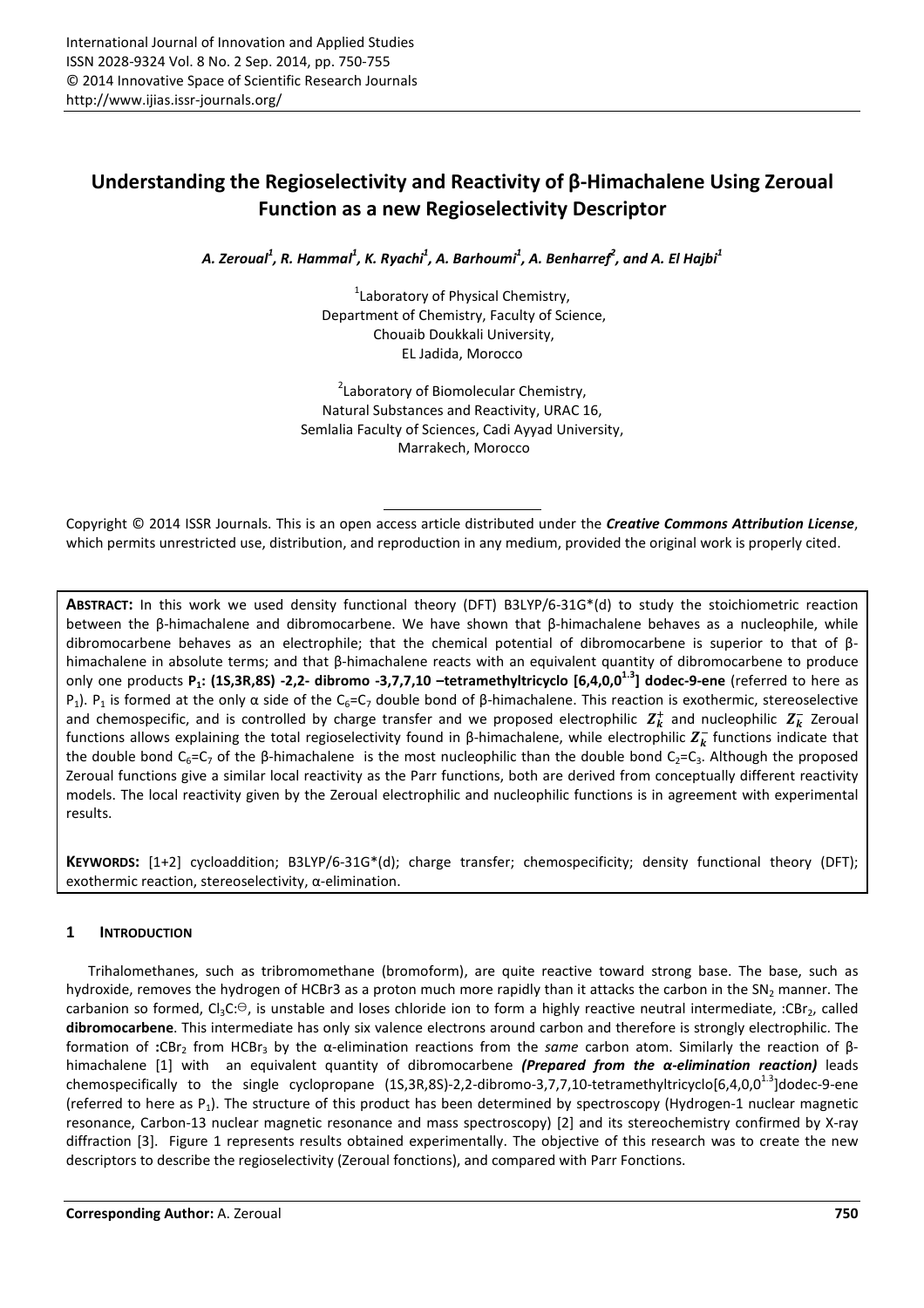

*Fig. 1. Cyclopropanation Reaction between the β- himachalene and dibromocarbene* 

## **2 COMPUTATIONAL METHODS**

DFT computations were carried out using the B3LYP [4], [5] hybrid meta functional, together with the standard 6-31G\* basis set [6]. The optimizations were carried out using the Berny analytical gradient optimization method [7], [8]. The stationary points were characterized by frequency computations in order to verify that TSs have one and only one imaginary frequency. The IRC paths [9] were traced in order to check the energy profiles connecting each TS to the two associated minima of the proposed mechanism using the second order Gonzلlez-Schlegel integration method [10], [11]. The electronic structures of stationary points were analyzed by the natural bond orbital (NBO) method [12], [13]. All computations were carried out with the Gaussian 09 suite of programs [14]. The global electrophilicity index, ω, is given by the following expression [15],  $\boldsymbol{\omega} = \frac{\mu^2}{2\pi}$  $\frac{\mu}{2\eta}$ , in terms of the electronic chemical potential μ and the chemical hardness η. Both quantities may be approached in terms of the one-electron energies of the frontier molecular orbitals HOMO and LUMO, as  $\mu \approx \frac{E_{HOMO}+E_{LUMO}}{2}$  $\mathbf{z}$ and  $\eta \approx E_{LUMO}-E_{HOMO}$ , respectively [16], [17]. Recently, we introduced an empirical (relative) nucleophilicity index [18], [19], N, based on the HOMO energies obtained within the Kohn-Sham scheme [20], and defined as  $N = E_{HOMO}(Nu)$  -**(TCE)**. Nucleophilicity is referred to tetracyanoethylene (TCE), because it presents the lowest HOMO energy in a long series of molecules already investigated in the context of polar cycloadditions. This choice allows us to conveniently handle a nucleophilicity scale of positive values.

The local electrophilicity indices  $\omega_k$  [21], and the local nucleophilicity indices  $N_k$  [22], at the atomic site k defined in terms of the related condensed Zeroual functions,  $\boldsymbol{Z}_{\boldsymbol{k}}^{+}$  and  $\boldsymbol{Z}_{\boldsymbol{k}}^{-}$ , as

$$
\omega_k = \omega \cdot Z_k^+ \quad and \quad N_k = N \cdot Z_k^-
$$

Where  $Z_k^+$  and  $Z_k^-$  they are the electrophilic and nucleophilic Zeroual functions respectively, obtained through the analysis of the Mulliken atomic spin density of the radical anion, the radical cation and the radical neutrel of the studied molecules.

$$
Z_k^- = [D_k(N) - D_k(N-1)]
$$
  

$$
Z_k^+ = [D_k(N+1) - D_k(N)]
$$

Where  $\bm{D_k}(N)$ ,  $\bm{D_k}(N-1)$  and  $\bm{D_k}(N+1)$  are of the Mulliken atomic spin density of the site k in neutral, cationic, and anionic systems, respectively, and we compared with Parr functions. [23], [24], [25], [26], [27], [28], [29], [30], [31], [32].

### **3 RESULTS AND DISCUSSIONS**

## **3.1 ANALYSIS OF THE GLOBAL REACTIVITY INDEXES FOR DIBROMOCARBENE AND Β- HIMACHALENE**

The μ*,* η, *ω,* Ν and Δω values for a dibromocabene and the β-himachalene used in cycloaddition reaction most of them having a known electrophilic/nucleophilic character are displayed in Table 1. The molecules are given in decreasing order of the *N* value. At the top of this table appears β-himachalene, which is classified as a strong nucleophile (*N=*3.427 eV), while at dibromocarbene (*N=* 0.21 eV). The chemical hardness of the β-himachalene (6,488 eV) is superior to the chemical hardness of the dibromocarbène (3,460 eV) and the electronic chemical potential of the β-himachalene (-2,499 eV ) is higher to that of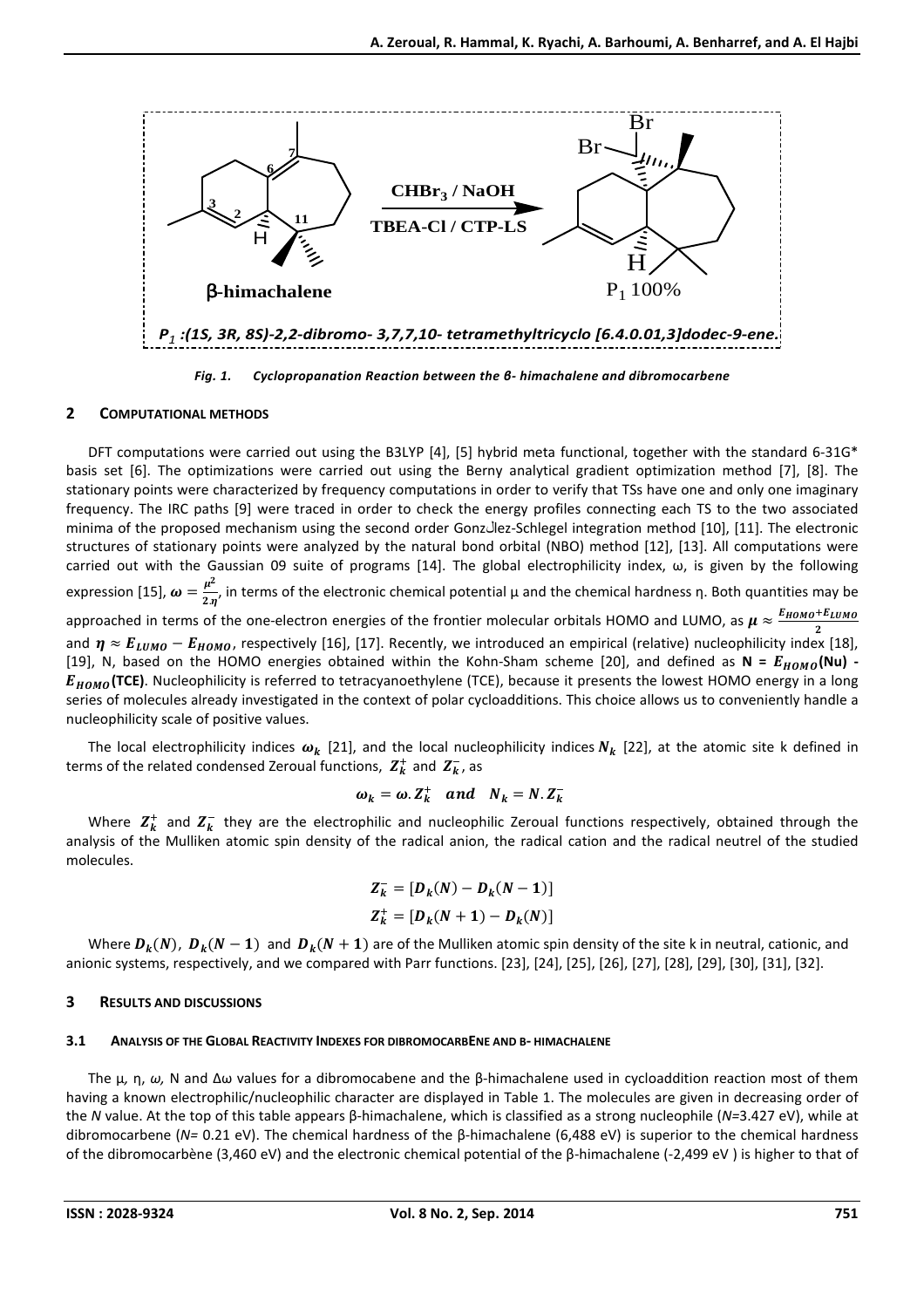the dibromocarbène (-5,319 eV), what shows that the electron transfer takes place from the β-himachalene to dibromocarbene and we shows that dibromocarbene is strongly electrophilic than β-himachalene.

#### *Table 1. B3LYP/6-31G\* electronic chemical potential μ, chemical hardness η, global electrophilicity ω, global nucleophilicity N indices and Δω, in eV.*

|                       |          |       | ω     |       | Δω    |
|-----------------------|----------|-------|-------|-------|-------|
| <b>B-himachalene</b>  | $-2.499$ | 6.488 | 0,696 | 3.427 | 3,411 |
| <b>Dibromocarbene</b> | $-5,332$ | 3,460 | 4.107 | 2.469 |       |

#### **3.2 ANALYSIS OF THE LOCAL REACTIVITY INDEXES FOR DIBROMOCARBÈNE AND Β- HIMACHALENE**

Polar Diels–Alder (P-DA) reactions involving asymmetrically substituted reagents take place through high asymmetric transition state structures (TSs).[33] Several studies have established that the most favourable regioisomeric reactive channel is that involving the most favourable local electrophilic and nucleophilic interactions. This behaviour is well predicted by the analysis of the local electrophilicity  $\omega_k$  and the nucleophilicity N<sub>k</sub> indices derived from the Zeroual functions. (Figure 2)

Despite the similarity of the electrophilic and nucleophilic local activations given for the Parr and Zeroual functions for the β-himachalene given in Table 2.

|  | Table 2. Electrophilic and nucleophilic Zeroual functions of the 6-himachalene (see atom numbering in figure 2) |  |
|--|-----------------------------------------------------------------------------------------------------------------|--|
|  |                                                                                                                 |  |

|                | $D_k(N -$ | $D_k(N+1)$ | $D_k(N)$ | $\mathbf{k}$ | L k      |
|----------------|-----------|------------|----------|--------------|----------|
| C <sub>2</sub> | 0,14      | 0,08       | 0,01     | 0,14         | $-0,04$  |
| C <sub>3</sub> | 0,09      | 0,13       | $-0,005$ | 0,09         | $-0,095$ |
| C <sub>6</sub> | 0,25      | 0,27       | 0,92     | 0,25         | 0,67     |
| C7             | 0,27      | 0,28       | 0,92     | 0,27         | 0,65     |

Table 2 shows that the Zeroual functions agree with the Parr functions as the observed electrophilic/nucleophilic behaviour does correspond to changes in charge distribution, as proposed by the Zeroual functions. On the other hand, the Parr functions yield the same pattern for the electrophilic and nucleophilic local activation as Zeroual functions. Thus, the Zeroual functions correctly suggested that the C6 and C7 carbon is more nucleophilic centre than C2 and C3, in clear agreement with the experimental results. Similar results are obtained with the Parr functions.



*Fig. 2. Illustration of the favorable interactions using local nucleophilicities ( Nk calculated from Zeroual functions)*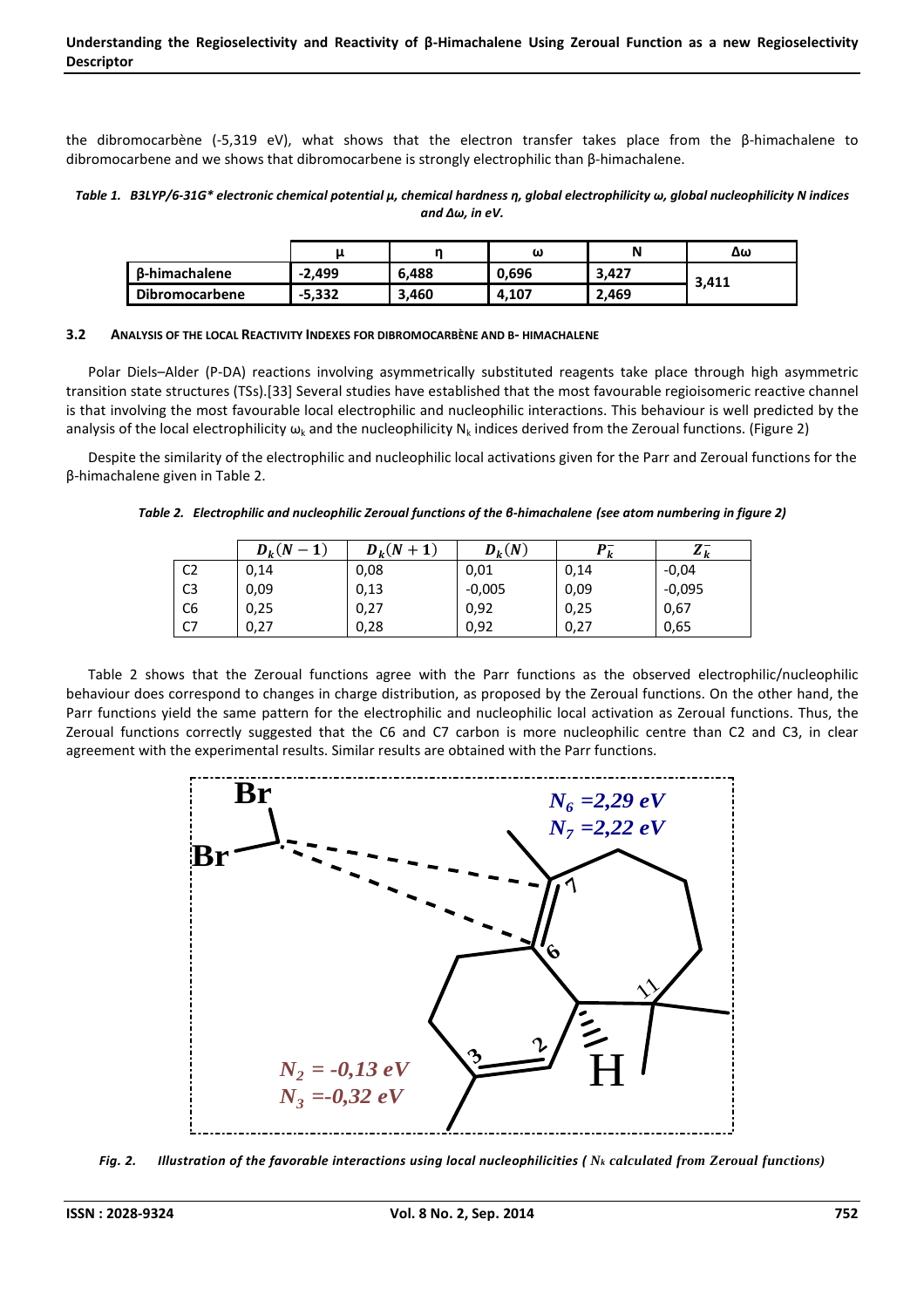The figure 2 shows that an unexpected result is found at the nucleophilic intermediate β-himachalene, to nucleophilic  $Z_k^-$ Zeroual functions that the double bond  $C_6=C_7$ , is more nucleophilically activated than the double bond  $C_2=C_3$ . Consequently, the more favourable nucleophilic/electrophilic interactions will be between the double bond  $C_6 = C_7$  of the  $\beta$ -himachalene and the carbon of dibromocarbene this regioselectivity experimentally observed.

#### **3.3 KINETIC STUDY OF STEREOSSELECTIVITY OF THE DOUBLE BOND C6=C<sup>7</sup>**

A late highlight that the attack of the double bond C<sub>6</sub> = C<sub>7</sub> alpha side of β-himachalene is preferred, we determined the energy of the reactants, the energy of the products obtained, the  $\alpha$ ,  $\beta$  TS energy and deference (TS<sub>β</sub>–TS<sub>α</sub>). (Table 3)

| Table 3. $\,$ Total (E, a.u) and Relative (ΔE, kcal/mol) Energies of the Stationary Points Involved in the Addition Reaction to the 6- |
|----------------------------------------------------------------------------------------------------------------------------------------|
| himachalene and dibromocarbene.                                                                                                        |

|                                                     | E (u.a)     | $\Delta E^*$ (kcal/mol) | $\Delta(TS_{\beta}-TS_{\alpha})$ |
|-----------------------------------------------------|-------------|-------------------------|----------------------------------|
|                                                     |             | $(E - E_R)$             | (kcal/mol)                       |
| Réactifs ( $\beta$ -himachalene +CBr <sub>2</sub> ) | -5767,430   |                         |                                  |
| $E_{TS\alpha}$                                      | $-5767,424$ | 3,76                    |                                  |
| $E_{TSB}$                                           | $-5767,411$ | 11.92                   | 8,16                             |
| Produit $P_1$ ( $\alpha$ side)                      | -5767,534   | $-65,26$                |                                  |
| Produit $P_2$ ( $\beta$ side)                       | $-5767,509$ | $-49.57$                |                                  |

Table 3 shows that:

- The transition state energy of the  $\beta$  side of double bond C<sub>6</sub>=C<sub>7</sub> is located in front 8.16 kcal/mol below the transition state energy of the *α* side.
- The formation of products P1 and P2 are exothermic by -65.26 and -49.57 kcal/mol respectively and thermodynamically favorable*.*
- The difference between the activation energies of products P1 and P2 is of order 8.16 kcal/ mol indicating that the formation of alpha isomer is kinetically favored than isomer bita this result is *agreement with the experimental results.*

Using the data given in Table 3, we can sketch the energy profile of the reaction (Figure 3). This shows that:



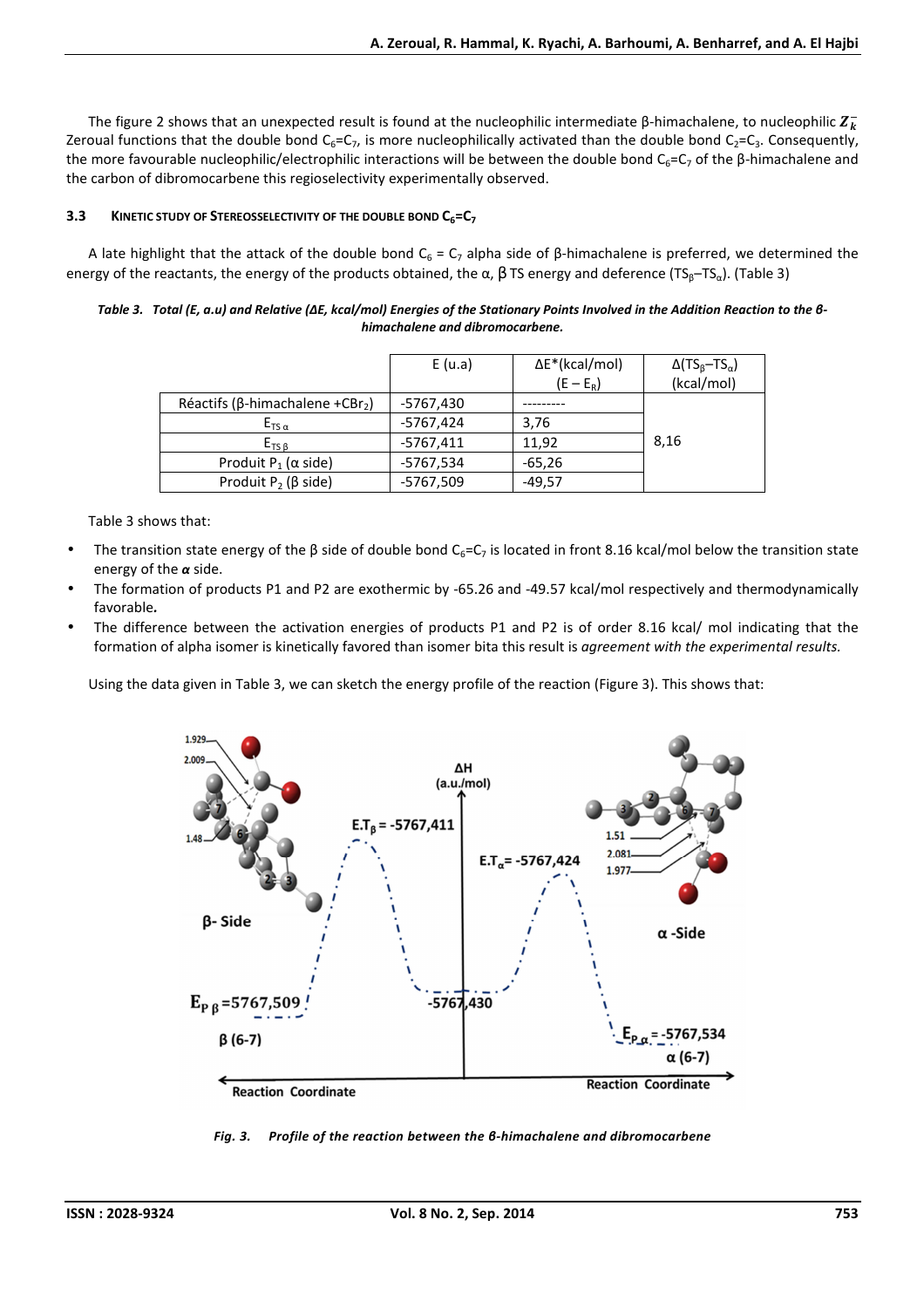- The transition state energies at the two sides of the C<sub>6</sub>=C<sub>7</sub> double bond of β-himachalene are -5767.424 a.u./mol at  $\alpha$  and -5767.411 a.u./mol at β. The difference between them is 0.013 a.u./mol.
- The difference between the activation energies of P<sub>2</sub> and P<sub>3</sub> is around 8.16 Kcal/mol, showing that the formation of  $\alpha$ isomers is kinetically preferred to the formation of β isomers. This result is in agreement with experimental results.
- The formation of  $P_2$  and  $P_3$  is exothermic, by -65.26 and -49.57 Kcal/mol respectively.
- The formation of  $P_2$  and  $P_3$  is thermodynamically favorable.

The geometry of the transition states TS<sub>α</sub> and TS<sub>β</sub> is shown in Figure 3. The lengths of the C<sub>6</sub>–CBr<sub>2</sub>, C<sub>7</sub>–CBr<sub>2</sub> and C<sub>6</sub>–C<sub>7</sub> bonds corresponding to  $TS_\alpha$  and  $TS_\beta$  are:

- The α side of the C<sub>6</sub>–C<sub>7</sub> bond: (C<sub>6</sub>–CBr<sub>2</sub>)=2.081 Å, (C<sub>7</sub>–CBr<sub>2</sub>)=1.9 77 Å and (C<sub>6</sub>–C<sub>7</sub>)=1.51 Å;
- The β side of the C<sub>6</sub>–C<sub>7</sub> bond: (C<sub>6</sub>–CBr<sub>2</sub>)=2.009 Å, (C<sub>7</sub>–CBr<sub>2</sub>)=1.929 Å and (C<sub>6</sub>–C<sub>7</sub>)=1.48 Å.

These transition states correspond to the formation of concerted bonds.

#### **4 CONCLUSION**

Using the DFT method with B3LYP/6-31G\*(d) to calculate total and relative energies, transition state energies and interatomic distances of the [1+2] cycloaddition reaction between β-himachalene and dibromocarbene we have shown that:

- The stereoselectivity and chemoselectivity observed at the  $\alpha$ -side of the C<sub>6</sub>=C<sub>7</sub> bond is confirmed by the  $\alpha$  and β-Side transition states.
- The values of total and relative energies of both reactions are negative, implying that the reactions are exothermic.
- The energy difference between the HOMO of β-himachalene and the LUMO of dibromocarbene and between the LUMO of β-himachalene and the HOMO of dibromocarbene is greater than 2 eV, indicating that the reaction mechanism is controlled by charge transfer.
- The interatomic distances calculated for the [1+2] cycloaddition demonstrate that the reaction is concerted.

Finally, analysis of the recently proposed electrophilic  $Z_k^+$  and nucleophilic  $Z_k^-$  Zeroual functions allows explaining the total regioselectivity found in β-himachalene; while electrophilic  $Z_k^-$  functions indicate that the double bond C<sub>6</sub>=C<sub>7</sub> of βhimachalene is the most nucleophilic.

Although the proposed Zeroual functions give a similar local reactivity as the Parr functions, both are derived from conceptually different reactivity models. The local reactivity given by the Zeroual electrophilic and nucleophilic functions is in agreement with experimental results.

#### **REFERENCES**

- [1] T. C. Joseph and S. Dev, "Structure of himachalene monohydrochloride and the preparation of *trans*himachalenes,"*Tetrahedron*, vol. 24, pp. *3853-*3859*,* 1968.
- [2] H. Eljamili, A. Auhmani, M. Dakir, E. Lassaba, A. Benharref, M. Pierrot, A. Chiaroni and C. Riche, "Oxydation et addition des dihalocarbènes sur le β-himachalène," *Tetrahedron Letters*, vol. 43, pp. 6645-6648, 2002.
- [3] Ahmed Benharref, Lahcen El Ammari, Essêdiya Lassaba, Najia Ourhriss and Moha Berraho. "(1S,3R,8R)-2,2-Dibromo-3,7,7,10-tetramethyltricyclo[6.4.0.0<sup>1,3</sup>] dodec-9-ene," *Acta Cryst*. Vol E68, pp. o2502, 2012.
- [4] C. Lee, W. Yang, R.G. Parr, "Development of the Colle-Salvetti conelation energy formula into a functional of the electron density," *Phys. Rev* B, vol. 37, pp. 785–789, 1988.
- [5] A.D. Becke, "Density functional thermochemistry. III. The role of exact exchange," *J. Chem. Phys,* vol. 98, pp. 5648–5652, 1993.
- [6] W.J. Hehre, L. Radom, P.v.R. Schleyer, J.A. Pople, *Ab initio Molecular Orbital Theory, Wiley*, New York, 1986.
- [7] H.B. Schlegel, "Optimization of equilibrium geometries and transition structures," *J. Comput. Chem*. Vol. 3, pp. 214–218, 1982.
- [8] H.B. Schlegel, *in: D.R. Yarkony (Ed.), Modern Electronic Structure Theory*, World Scientific Publishing, Singapore, 1994.
- [9] K. Fukui, "A formulation of the reaction coordinate," *J. Phys. Chem*, vol. 74, pp. 4161–4163, 1970.
- [10] C. Gonzلlez, H.B. Schlegel, "Reaction path following in mass-weighted internal coordinates," *J. Phys. Chem,* vol. 94, pp. 5523–5527; 1990.
- [11] C. Gonzلlez, H.B. Schlegel, "Improved algorithms for reaction path following: higher order implicit algorithms," *J. Chem. Phys*. Vol. 95, pp. 5853–5860, 1991.